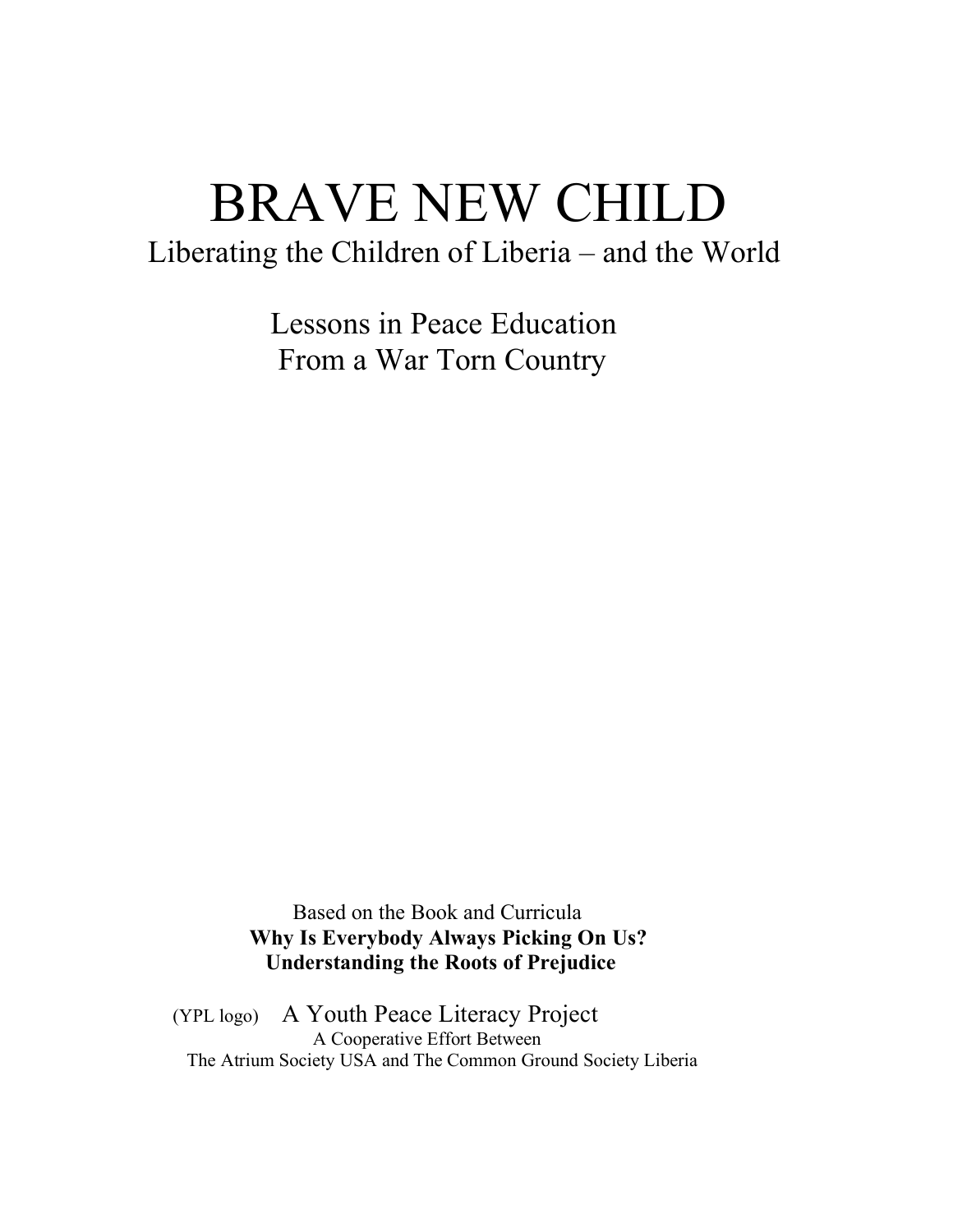# **You've Got To Be Carefully Taught**\*

You've got to be taught to hate and fear, You've got to be taught from year to year, It's got to be drummed in your dear little ear, You've got to be carefully taught.

You've got to be taught to be afraid Of people whose eyes are oddly made And people whose skin is a different shade, You've got to be carefully taught.

You've got to be taught before it's too late Before you are six or seven or eight To hate all the people your relatives hate You've got to be carefully taught... You've got to be carefully taught.

 \*From *South Pacific* © 1949 Lyrics by Oscar Hammerstein II Music by Richard Rogers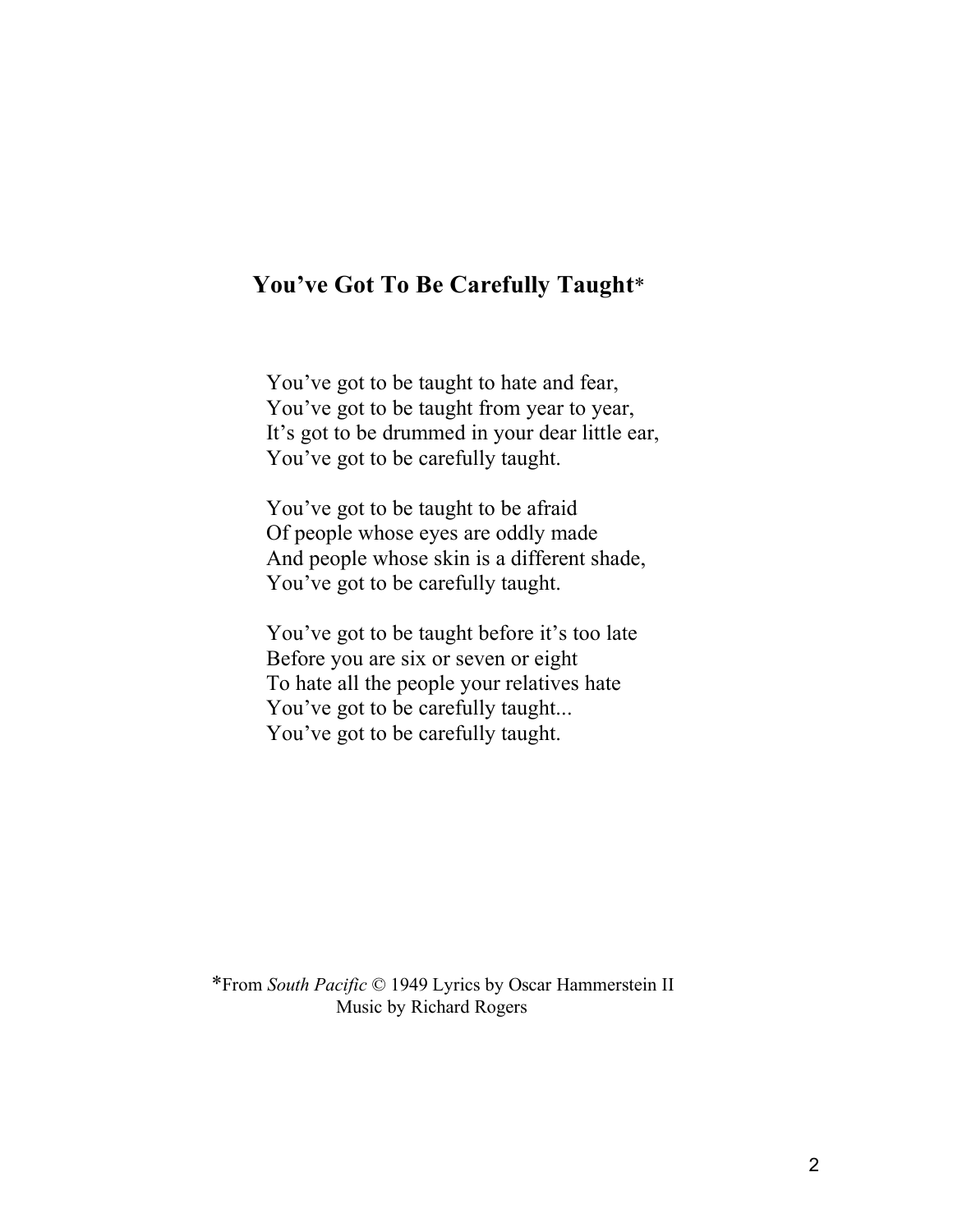# **TABLE OF CONTENTS**

### Introduction to Brave New Child

## The Beginning

| Lesson 1                                                                      | Where Does Prejudice Begin?         |
|-------------------------------------------------------------------------------|-------------------------------------|
| Lesson 2                                                                      | What We Are Taught to Believe       |
| Lesson 3                                                                      | Our Mechanical Brain                |
| Lesson 4                                                                      | The Prejudice Within                |
| Lesson 5                                                                      | When We're Asleep We Can't See      |
| Lesson 6                                                                      | The Bells and Knots of Conditioning |
| Lesson 7                                                                      | Elements of Knot-like Thinking      |
| Lesson 8                                                                      | Concepts That Numb the Brain        |
| Lesson 9                                                                      | Generalizations Are Misleading      |
| Lesson 10                                                                     | Prejudice at Its Worst              |
| Lesson 11                                                                     | The Problem with Perfection         |
| Lesson 12                                                                     | <b>Preventing Peace</b>             |
| Lesson 13                                                                     | Anatomy of Respect                  |
| Lesson 14                                                                     | The Art of Insight                  |
| Lesson 15                                                                     | Prejudice Is an Automatic Reaction  |
| Lesson 16                                                                     | Thinking in New Ways                |
| Lesson 17                                                                     | Perception Is Everything            |
| Lesson 18                                                                     | <b>Rights and Responsibilities</b>  |
| Lesson 19                                                                     | Seeing the Big Picture              |
| Lesson 20                                                                     | The Discoveries We've Made          |
| A Note of thanks from Marvin's wife, Emily                                    |                                     |
| Afterword – An interview with the children of the peace school one year later |                                     |
| About the Atrium Society and the Common Ground Society                        |                                     |
| Atrium Society's Internationally acclaimed, award winning resources           |                                     |
| <b>Biographical Information</b>                                               |                                     |

- Eight Stages of Bullying
- Youth Peace Literacy Book Donation Project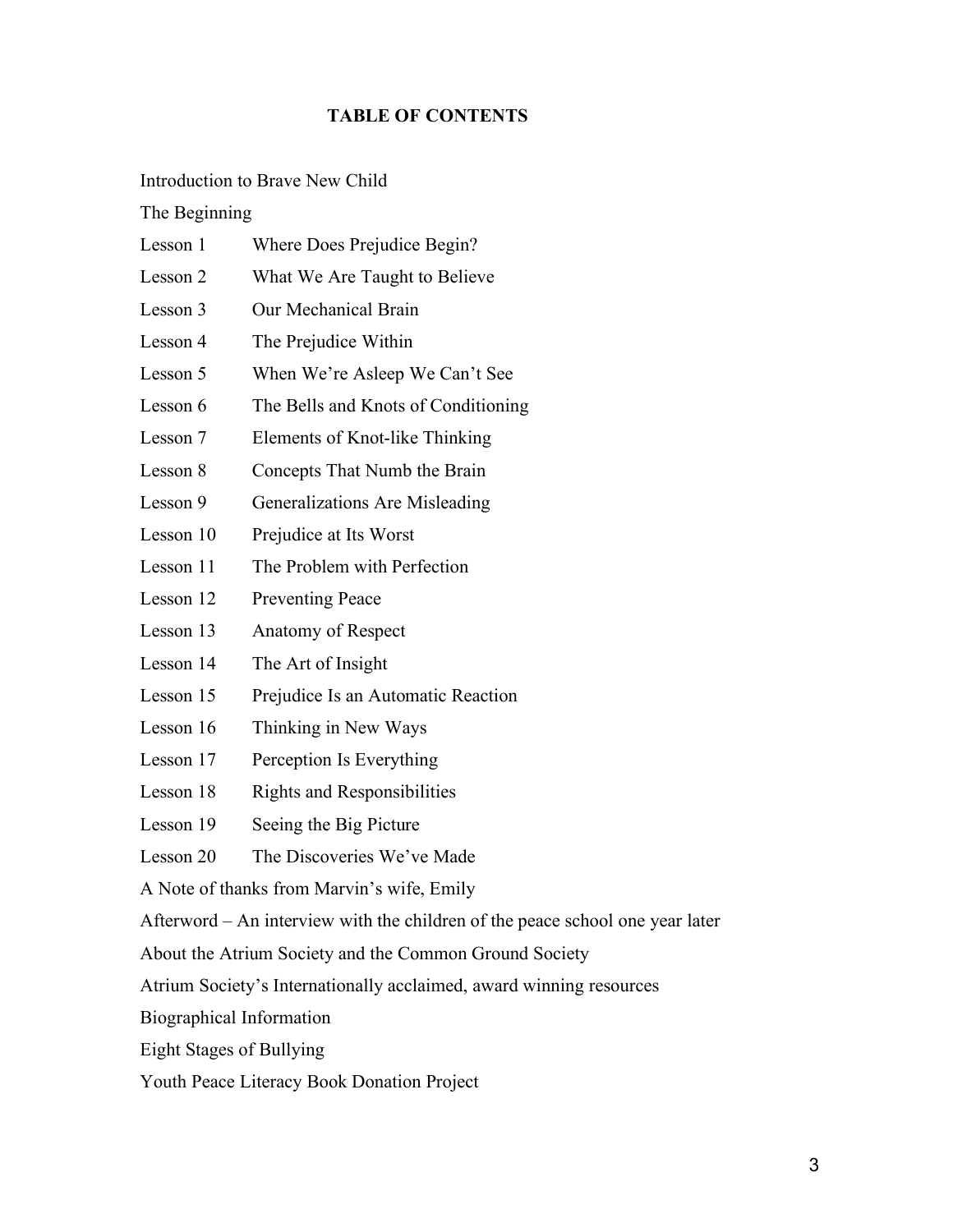#### **Introduction to Brave New Child**

"Till at last the child's mind is these suggestions, and the sum of the suggestions is the child's mind. And not the child's mind only. The adult's mind too – all his life long. The mind that judges and desires and decides – made up of these suggestions. But all these suggestions are our suggestions... Suggestions from the State."

Aldous Huxley – From Brave New World

 Aldous Huxley wrote in his famous novel about a state controlling it citizens through conditioning, also called brain washing, programming, inculcation or socialization. But no matter what you call it, it is the same. This is what this book is about hence the title Brave New Child. But here we are talking about 20 brave children and their courageous teacher, Marvin Davis, in Buchanan, Liberia who has introduced these young people to the underlying causes of the 14-year civil war they have grown up in. This is an amazing story about how these children are liberating themselves from the confines that have time and again driven the human race into war. They are brave NEW children because they are questioning the conditioned mindset that caused such terrible violence in perhaps the worst civil war in recent history.

 Political upheavals beginning in 80s and the brutal civil war brought a steep decline in the living standards of the country, including its education, social and economic infrastructure. The civil war in Liberia was one Africa's bloodiest, claiming more than 200,000 lives and further displacing another 1 million internally and more than 150,000 into refugee camps in neighboring countries.

 Over the next fourteen years that followed, life for most Liberians has been hell. The entire country lacked electricity and safe drinking water. All major roads in Liberia were in disuse and many parts of the country became in accessible thereby making it impossible for relief organization to provide relief assistance to people living in rural communities. The breakdown of central authority because of the war meant people had to find individual ways and means to stay alive. Fighters that roamed the countryside constantly disrupted farming cycles. Even after the war, unemployment stands at 80%, and Liberia's staple food rice cost US\$30 per bag which more than the monthly salary of a civil servant. Nearly all of Liberia's 3 million people live in desperation, or close to it yet Liberians are not daunted by the hopelessness that engulfed them.

 Against all these odds Marvin Davis having fled Liberia under the treat of death came back to his country to help these children of war to understand the roots of prejudice that created it in the hope that they would not carry over the tribal vengeance that still is a seriously dangerous and inflammatory concern there.

 Searching the Internet for peace educating organizations that would help him he found the Atrium Society in the U.S. Out of this search he began a friendship with the progressive child peace educators Terrence and Jean Webster-Doyle and through their Youth Peace Literacy Program received the training and materials in their internationally acclaimed, award winning peace educating programs to do what he wanted in Liberia. Working together as a team the three of them helped establish the Common Ground Society Peace School of Liberia.

 This is what this book is about. The Lessons that follow come out of the Atrium Society's peace educating program entitled *Why Is Everybody Always Picking On Us –*